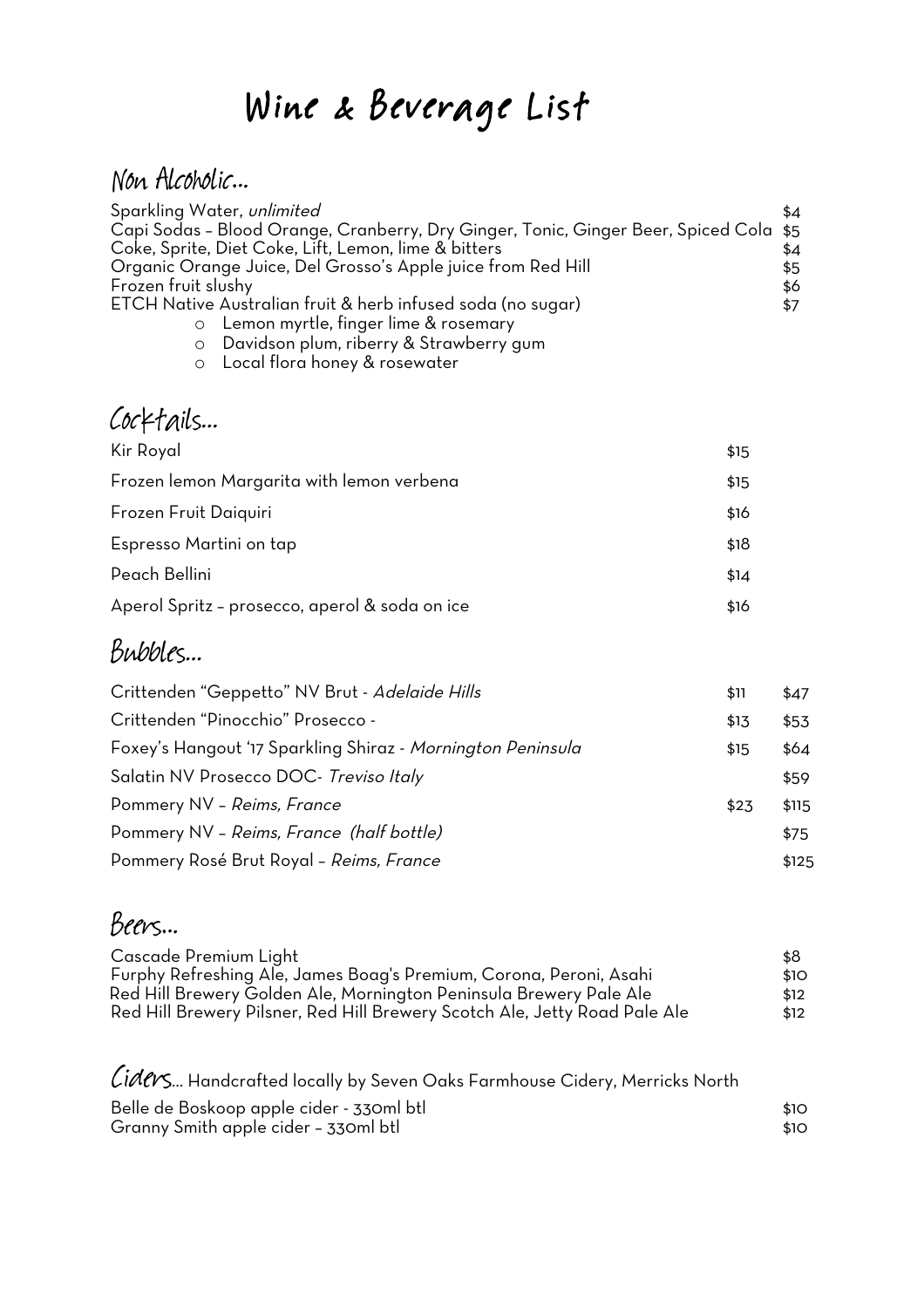# Wines by the Glass

#### Whites…

| Stillwater '18 Chardonnay - Mornington Peninsula                             | \$10 |
|------------------------------------------------------------------------------|------|
| Stillwater '21 Pinot Grigio - Mornington Peninsula                           | \$10 |
| Crittenden "Geppetto" '20 Sauvignon Blanc - Mornington Peninsula             | \$12 |
| Crittenden "Geppetto" '21 Chardonnay - Mornington Peninsula                  | \$12 |
| Crittenden "Pinocchio" '20 Moscato - King Valley, Vic                        | \$13 |
| Crittenden "Pinocchio" '20 Pinot Grigio - Alpine Region, Vic                 | \$13 |
| Thorn-Clarke Sandpiper '20 Riesling - Eden Valley, S.A                       | \$14 |
| Chapoutier "Schieferkopf" Gewurztraminer Trocken-Sec '18 - Pfalz, Germany    | \$18 |
| Menhir Salento '19 Pas Fiano - Lecce, Italy                                  | \$14 |
| Mrs Bond '16 Sauvignon Blanc - Marlborough, New Zealand                      | \$14 |
| Famille "Hugel" '18 Pinot Gris - Alsace France                               | \$19 |
| Principia '20 Chardonnay - Red Hill, Vic                                     | \$19 |
| Crittenden "Kangerong" '19 Chardonnay - Estate grown                         | \$16 |
| Crittenden Estate '19 "The Zumma" Chardonnay - Estate Grown, barrel selected | \$20 |

#### Coravin… Enhance your occasion by enjoying a glass of one of our elite wines, utilizing our Coravin preserving device we can offer you beautifully crafted corked wines by the glass for unique and timeless tastings...

| Crittenden Estate '19 "Cri De Couer" Chardonnay - Estate Grown, barrel selected \$28 |      |
|--------------------------------------------------------------------------------------|------|
| Crittenden '15 "Sous Voile" Savagnin - Old world techniques                          | \$29 |

## Sweet & Sticky...

Paul Jaboulet '14 Muscat de Beaumes de Venise 60ml - *Rhone Valley, France* \$16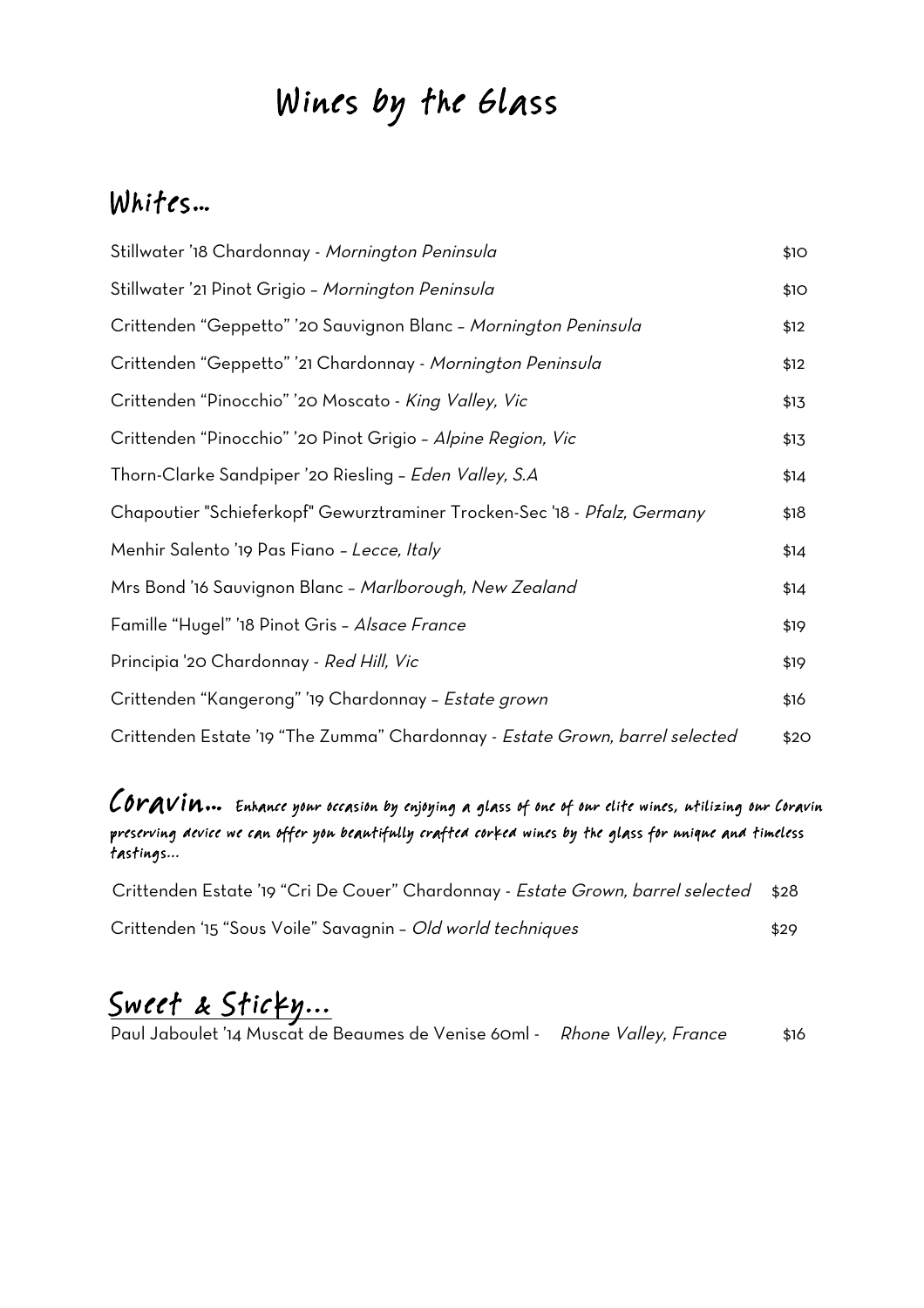# Wines by the Glass

#### Reds…

| Pinocchio Rosato '20 - Murray Darling, Vic                       | \$14 |
|------------------------------------------------------------------|------|
| Miss Bond '19 Rose - Mornington Peninsula, Vic                   | \$12 |
| Stillwater '17 Cabernet Merlot - <i>Mornington Peninsula</i>     | \$11 |
| Petaluma '18 White Label Cabernet Sauvignon - <i>Barossa, SA</i> | \$16 |
| Crittenden "Geppetto" '19 Shiraz - Port Phillip, Vic             | \$12 |
| Crittenden "Geppetto" '21 Pinot Noir - Mornington Peninsula      | \$13 |
| Il Palazzo '18 Chianti DOCG - Chianti, Italy                     | \$15 |
| Olivers' Taranga '20 Small batch Grenache - McLarenvale, SA      | \$17 |
| Menhir Salento "Quota 29" '19 Primitivo - Lecce, Puglia Italy    | \$15 |
| Crittenden "Kangerong" '20 Pinot Noir - Estate Grown             | \$18 |
| St.Hallett Blackwell '18 Shiraz - Barossa, SA                    | \$22 |
| Principia '18 Pinot Noir - Red Hill, Vic                         | \$19 |

COrAVIN... Enhance your occasion by fostering a glass of one of our elite wines, utilizing our Coravin preserving device we are able to offer you beautifully crafted corked wines by the glass for unique and timeless tastings...

#### Rose

| Rockford '21 Alicante Bouchet - Barossa, SA                                          | \$17 |
|--------------------------------------------------------------------------------------|------|
| Reds<br>Crittenden '19 "Cri De Coeur" Pinot Noir - Estate grown, whole bunch ferment | \$28 |
| M Chapoutier'16 Chateauneuf-du-Pape 'La Bernardine' - Chateauneuf, France            | \$38 |
| Cordero Di Montezemolo "Monfalletto" '13 Barolo - Piemonte, Italy                    | \$39 |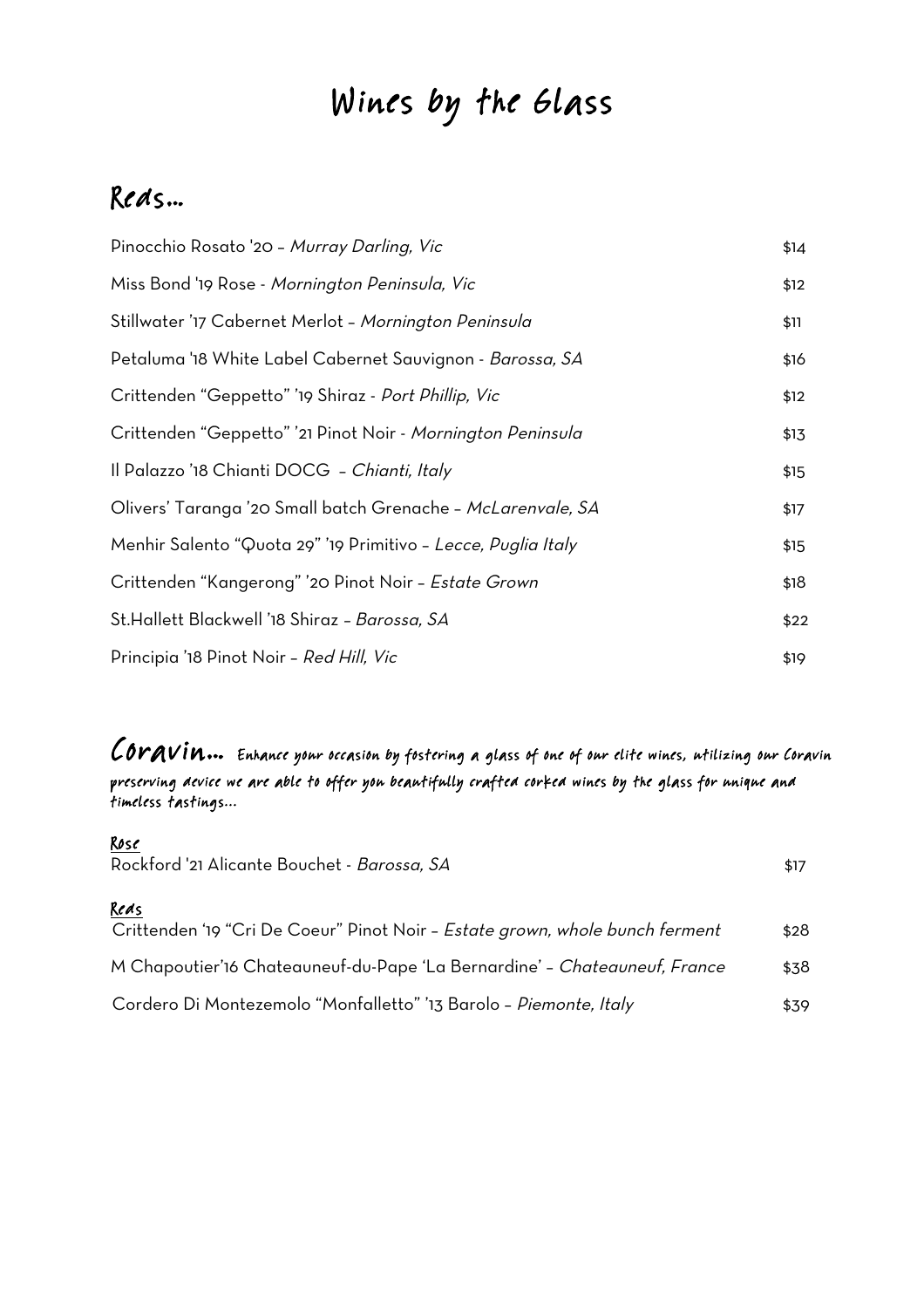# White Wine

# Sauvignons…

| Crittenden "Geppetto" '20 Sauvignon Blanc - Mornington Peninsula | \$49 |
|------------------------------------------------------------------|------|
| Mrs Bond '16 Sauvignon Blanc - Marlborough, New Zealand          | \$57 |

# Chardonnays…

| Stillwater '17 Chardonnay - Mornington Peninsula                             | \$45  |
|------------------------------------------------------------------------------|-------|
| Crittenden "Geppetto" '21 Chardonnay - Mornington Peninsula                  | \$49  |
| Mr Bond '18 Chardonnay - Mornington Peninsula, Vic                           | \$53  |
| Crittenden "Kangerong" '19 Chardonnay - Estate Grown                         | \$72  |
| Principia '20 Chardonnay - Red Hill, Vic                                     | \$80  |
| Crittenden Estate '19 "The Zumma" Chardonnay - Estate Grown, barrel selected | \$93  |
| Alain Geoffroy 'Premier Cru' Chablis '19 - Chablis, France                   | \$110 |
| Crittenden '15 Sous Voile Savagnin - Old world techniques                    | \$120 |

# Pinot Grigio & Pinot Gris…

| Stillwater '21 Pinot Grigio - Mornington Peninsula           | \$45 |
|--------------------------------------------------------------|------|
| Crittenden "Pinocchio" '20 Pinot Grigio - Alpine Region, Vic | \$53 |
| Famille "Hugel" '18 Pinot Gris - Alsace France               | \$85 |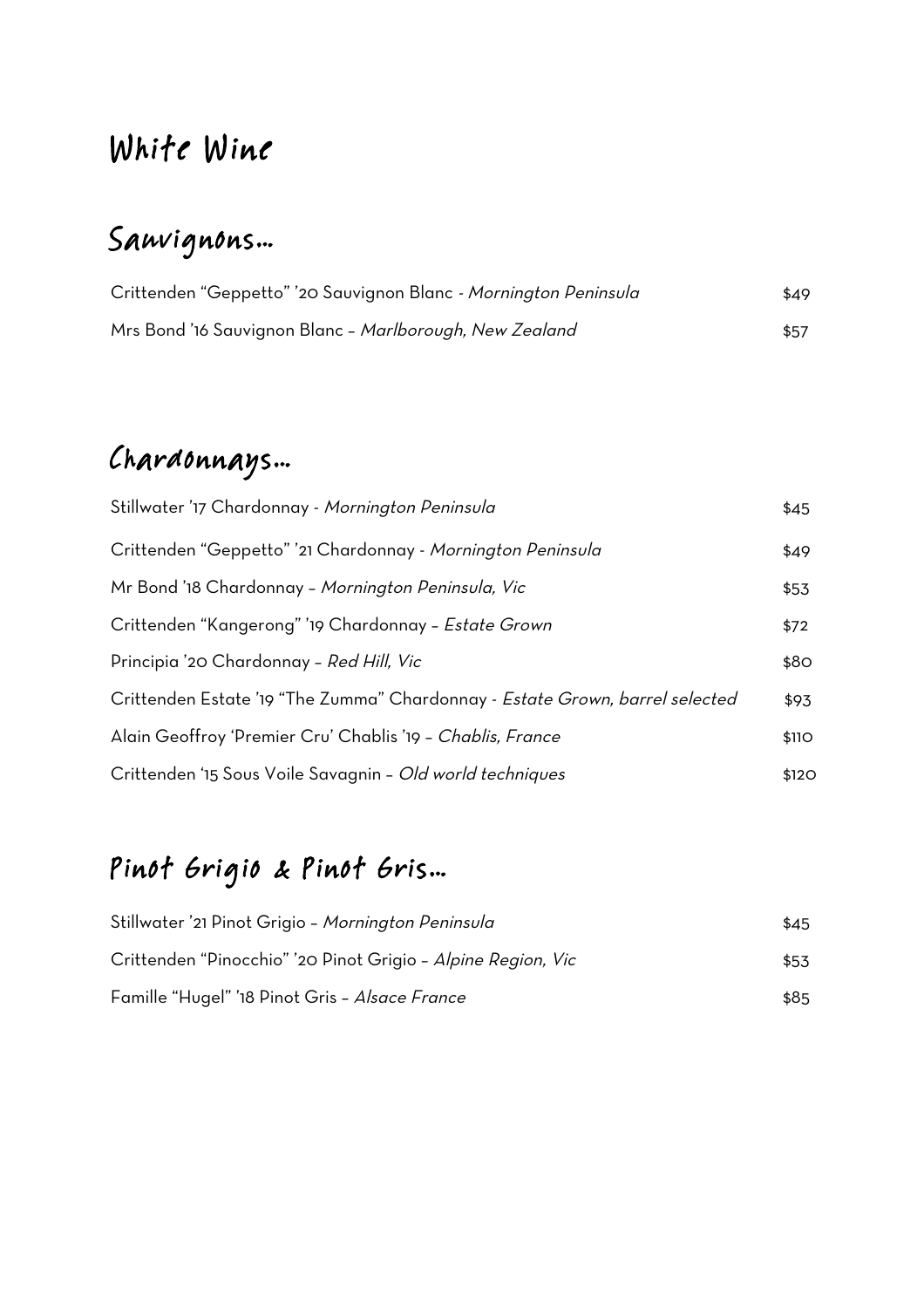# Rieslings & Gewurztraminer…

| Thorn-Clarke Sandpiper '19 Riesling - Eden Valley, S.A                    | \$60  |
|---------------------------------------------------------------------------|-------|
| Famille "Hugel" '18 Classic Riesling - Alsace France                      | \$95  |
| Rockford 2010 Eden Valley Riesling - Barrossa, S.A                        | \$121 |
| Rockford 2012 Eden Valley Riesling - Barrossa, S.A                        | \$115 |
| Chapoutier "Schieferkopf" Gewurztraminer Trocken-Sec '18 - Pfalz, Germany | \$87  |

### Other Varietals…

| Menhir Salento '18/9 Pas Fiano - Lecce, Italy                   | \$58 |
|-----------------------------------------------------------------|------|
| Crittenden "Los Hermanos" '19 Saludos - <i>King Valley, Vic</i> | \$54 |
| Nebla '14 Verdejo – Rueda, Spain                                | \$54 |
| Tenuta di Corte Giacobbe '20 Soave - Veneto, Italy              | \$62 |
| Stillwater '20 Bianco Grigio Blend - Mornington Peninsula       | \$48 |

#### Rosé…

| Pinocchio Rosato 2019 - Murray Darling, Vic    | \$53 |
|------------------------------------------------|------|
| Miss Bond '19 Rosé - Mornington Peninsula, Vic | \$51 |
| Rockford '20 Alicante Bouchet - Barossa, SA    | \$61 |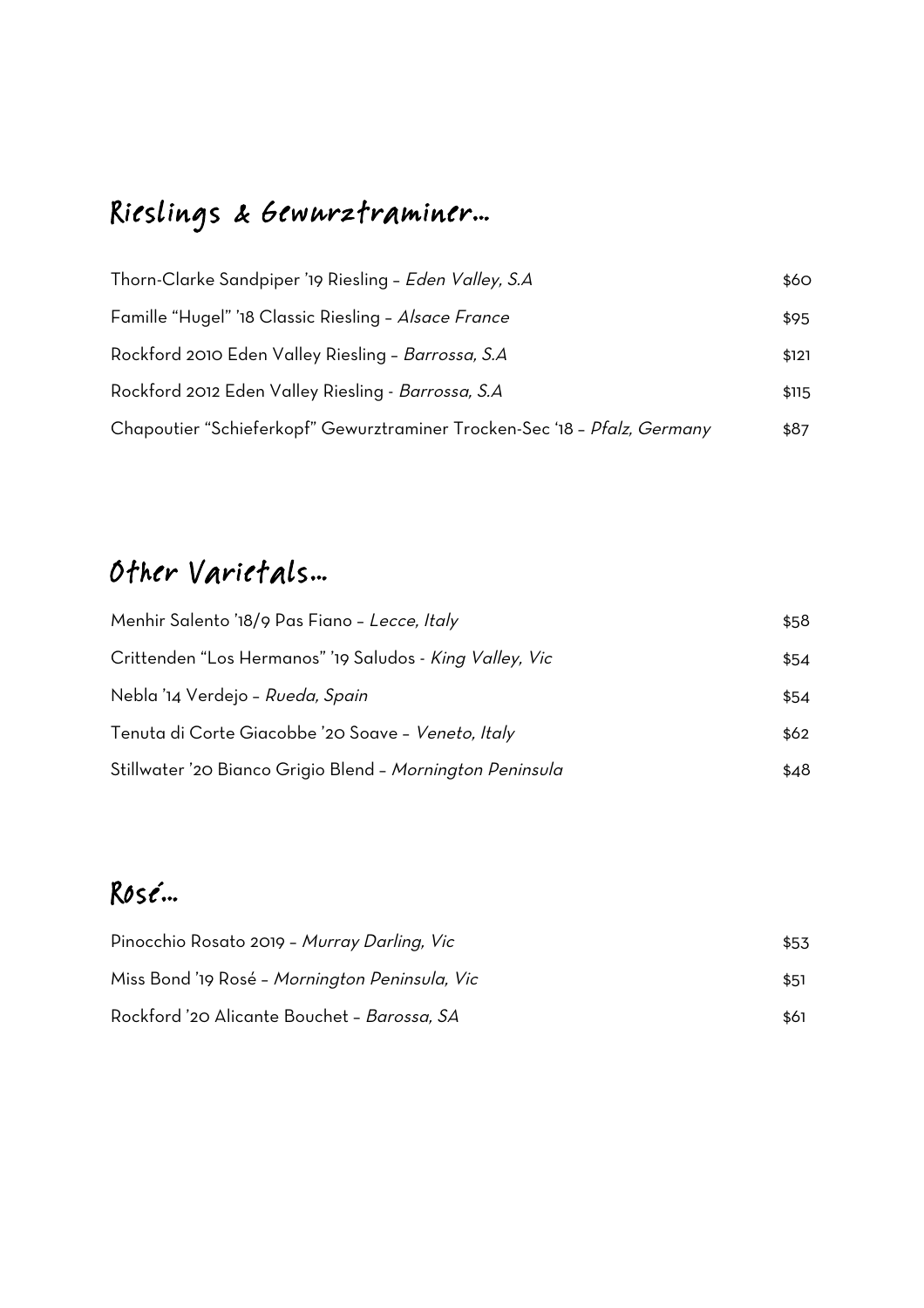# Red Wine

#### Pinot Noir…

| Crittenden "Geppetto" '21 Pinot Noir - Mornington Peninsula                  | \$51  |
|------------------------------------------------------------------------------|-------|
| Crittenden "Kangerong" '20 Pinot Noir - Estate grown                         | \$72  |
| Prossimo '18 Pinot Noir - Mornington Peninsula, Vic                          | \$75  |
| Principia '18 Pinot Noir - Red Hill, Vic                                     | \$80  |
| Mt Difficulty '18 Pinot Noir- Central Otago NZ                               | \$122 |
| Valli "Waitaki Vineyard" '17 Pinot Noir- Northern Otago NZ                   | \$155 |
| Crittenden '19 "Cri De Coeur" Pinot Noir - Estate grown, whole bunch ferment | \$120 |

### Merlot, Cabernet, Grenache & Blends…

| Stillwater '17 Cabernet Merlot - Mornington Peninsula                              | \$47  |
|------------------------------------------------------------------------------------|-------|
| Petaluma '18 White label Cabernet Sauvignon- Coonawarra, SA                        | \$59  |
| Rockford '17 "Rifle Range" Cabernet Sauvignon - Barossa, SA                        | \$145 |
| Olivers' Taranga '20/'21 Small batch Grenache - McLarenvale, SA                    | \$77  |
| Rockford '19 "Frugal Farmer" Grenache, Mataro, Alicante - Barossa, SA              | \$79  |
| Pasqua "Passione Sentimento" '17 Rosso (merlot, corvina, croatina) - Veneto, Italy | \$65  |
| M Chapoutier '19 Cotes du Rhone "Belleruche" - Cotes du Rhone, France              | \$57  |
| M Chapoutier'16 Chateauneuf-du-Pape 'La Bernardine' - Chateauneuf, France          | \$175 |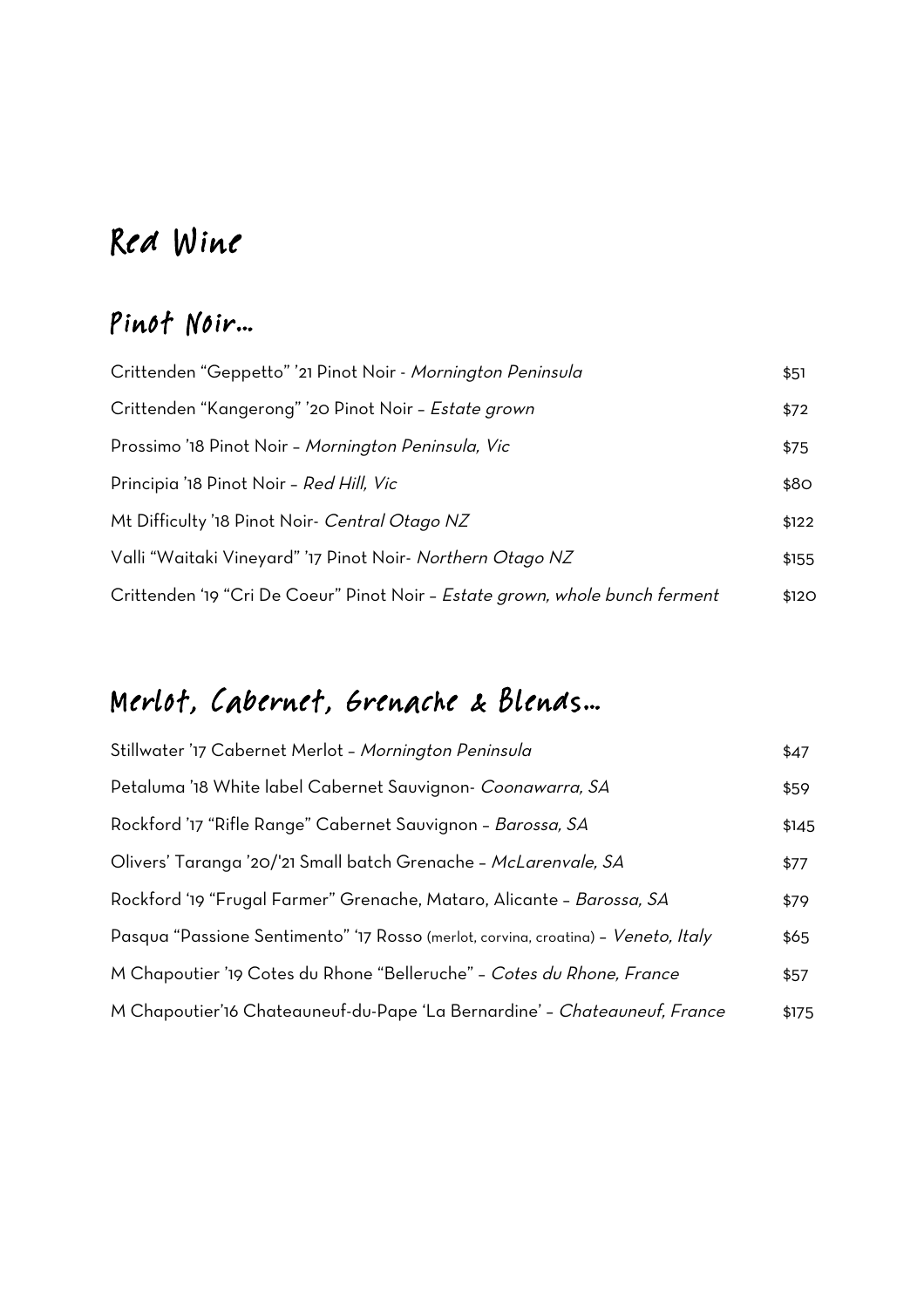#### Shiraz

| Crittenden "Geppetto" '19 Shiraz - Port Phillip, Vic                        | \$49              |
|-----------------------------------------------------------------------------|-------------------|
| Prossimo '17 Syrah - Grampians, Vic                                         | \$69              |
| St.Hallet Blackwell '18 Shiraz - Barossa, SA                                | \$1O <sub>5</sub> |
| Paul Jaboulet '16 Crozes Hermitage 'Les Jalets' - Hermitage, France         | \$120             |
| M Chapoutier '13 Monier de la Sizeranne Hermitage - Hermitage, France       | \$295             |
| Black Jack '18 Shiraz - Harcourt Valley, Vic                                | \$91              |
| Rockford '16 Basket Press Shiraz - Barossa, SA, 375ml                       | \$114             |
| Rockford '17 Basket Press Shiraz - Barossa, SA, 375ml                       | \$104             |
| Rockford '17 Basket Press Shiraz - Barossa, SA, 750ml                       | \$197             |
| Rockford 2008 Basket Press Shiraz Museum Release- <i>Barossa, SA, 750ml</i> | \$330             |

# Italian Varietals…

| Pasqua '17' Nero d'Avola DOC - Sicily, Italy                      | \$50  |
|-------------------------------------------------------------------|-------|
| Crittenden "Pinocchio" '18 Sangiovese - Heathcote, Vic            | \$51  |
| Il Palazzo '18 Chianti DOCG - Chianti, Italy                      | \$53  |
| Menhir Salento "Quota 29" '15 Primitivo - Lecce, Puglia Italy     | \$68  |
| 3 Passo '18 Negroamaro – Puglia, Italy                            | \$70  |
| Cordero Di Montezemolo "Monfalletto" '13 Barolo - Piemonte, Italy | \$184 |

# Spanish Varietals…

|  | Crittenden "Los Hermanos" '19 Tempranillo - Port Phillip, Vic | \$54 |
|--|---------------------------------------------------------------|------|
|--|---------------------------------------------------------------|------|